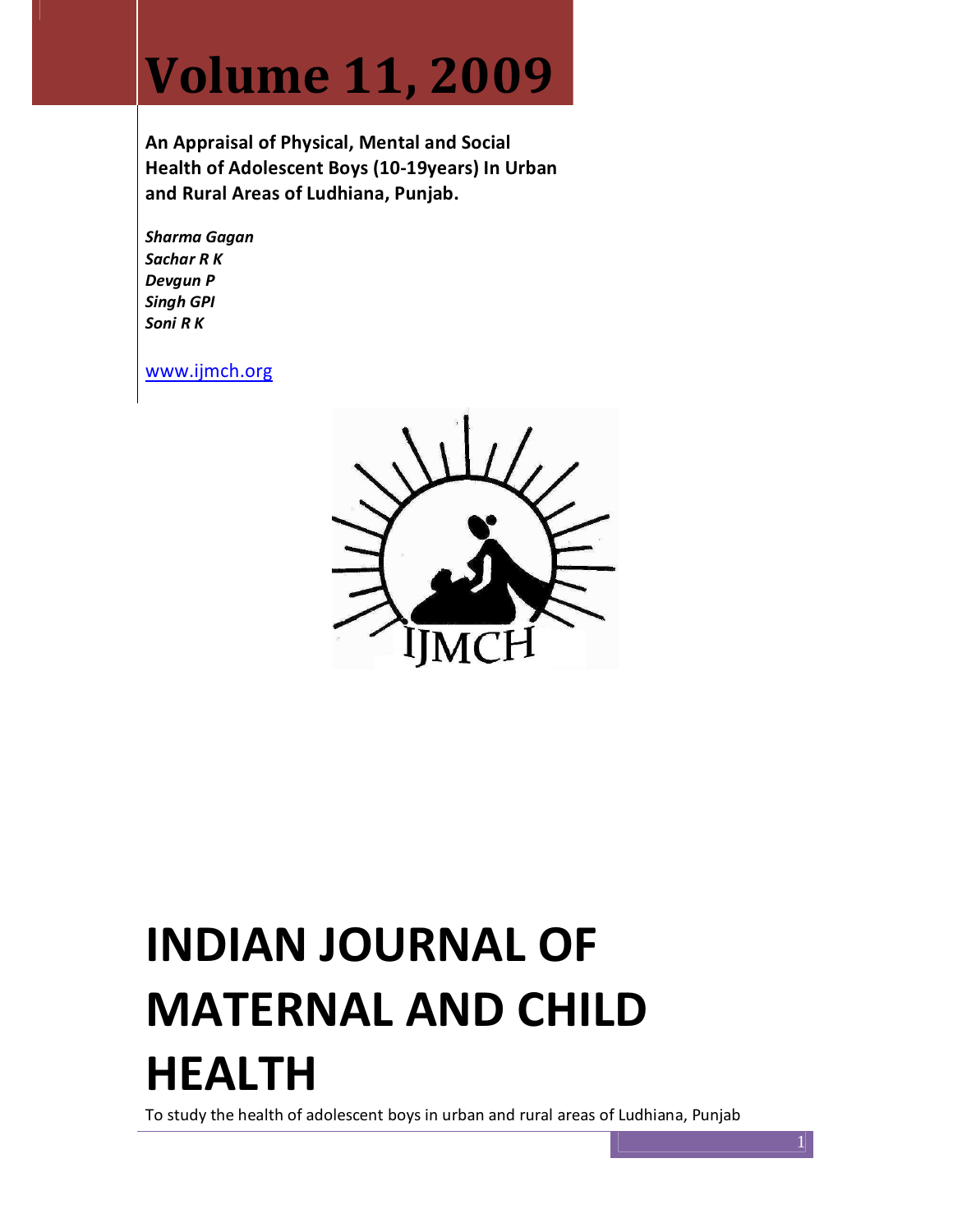# An Appraisal of Physical, Mental and Social Health of Adolescent Boys (10- 19years) In Urban and Rural Areas of Ludhiana, Punjab.

Sharma Gagan,\* Sachar R K, \*\* Devgun P,\*\*\* Singh GPI, \*\*\*\*Soni R K. \*\*\*\*\*

\*SMO, NPSP, Shahjahanpur, Uttar Pradesh.

\*\*Professor &Head, Department of Community Medicine, SGRDIMSR, Sri Amritsar.

\*\*\* Associate Professor, Department of Community Medicine, SGRDIMSR, Sri Amritsar.

\*\*\*Director Principal AIMSR, Bathinda.

\*\*\*\* Professor Biostatistics, DMC&H Ludhiana

Correspondence Dr Gagan Sharma

drgagansharma\_77@yahoo.com

# Abstract

Objectives: To study the health of adolescent boys in urban and rural areas of Ludhiana, Punjab

Settings: Urban and rural field practice areas of Dayanand Medical College and Hospital, Ludhiana, Punjab.

Period of study: January 2005 –June 2005.

Study design: Cross sectional.

Sampling technique: 30 clusters of 7 subjects of boys aged 10-19 years each from urban and rural area.

Sample size: 210 subjects each from urban and rural areas totaling 420 subjects.

**Methodology:** The subjects were visited at home and administered a pre tested pro forma to elicit information on the following:

Results: School enrollment rates were very high. The urban subjects were better on most of the parameters.

Key words: Male adolescents, schooling, physical health, mental health, social health, rural, urban.

# Introduction

In most parts o the world, there has been a rapid increase in concern about the health needs of the adolescents. On a global scale, adolescent health continues to be neglected because of two reasons—those who provide health care fail to recognize special needs of adolescents and adolescents themselves tend not to utilize the services which are available. Though health concerns usually rank low on the list of priorities of most young adults, such concerns are legitimate and important (1).

'Adolescence is like a cactus'. Today's adolescents face demands and expectations, as well as risks and temptations that appear to be more numerous and complex than faced by adolescents a generation ago (2).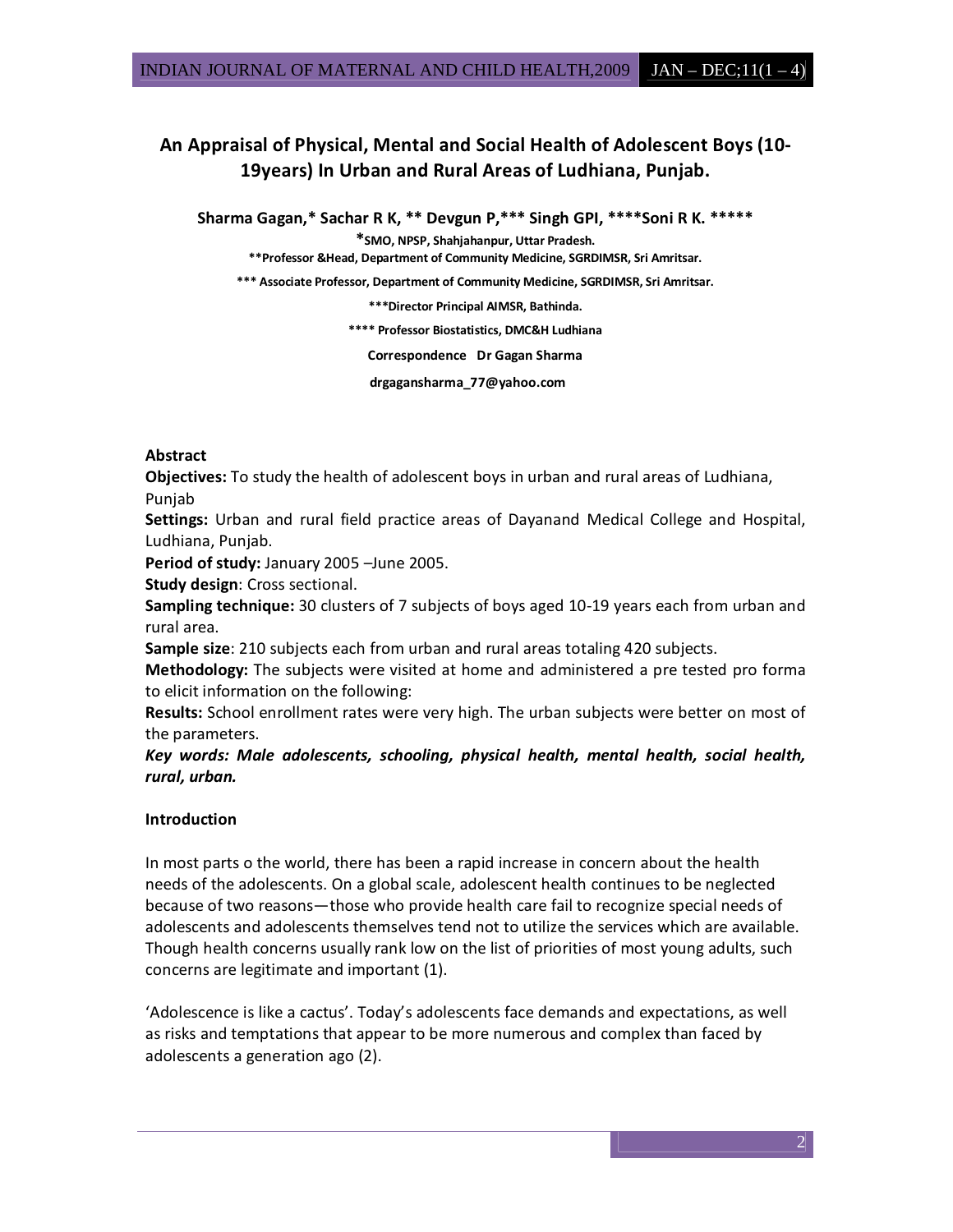Many of he factors linked to poor health, risk of early death in the adult years begin during the period of adolescence. Some behaviors warrant considerable concern because of their potential for harm adolescence and later life (3).

In the last quarter of the century there as been a very sharp focus on the health issues related to the female gender. This preoccupation wit the female has pushed the attention on male issues, particularly in the neglected groups like male adolescents into the background. Hence information on health and related issues male adolescents is lacking. The present study which is an appraisal of health of adolescent boys in Ludhiana district (Punjab) is an attempt to address this issue.

### MATERIALS AND METHOD

Settings: Urban and rural field practice areas of Dayanand Medical College and Hospital, Ludhiana, Punjab.

Period of study: January 2005 –June 2005.

Study design: Cross sectional.

Sampling technique: 30 clusters of 7 subjects of boys aged 10-19 years each from urban and rural area.

Sample size: 210 subjects each from urban and rural areas totaling 420 subjects.

Methodology: The subjects were visited at home and administered a pre tested pro forma to elicit information on the following:

Physical health and its measurement which includes

Personal hygiene, eating habits, weight and height. For personal hygiene and eating habits a construct was made and grading was done using the Likert's scale (4). Mental Health using a construct and Likert's scale was used for grading.

Self esteem was measured using the Cooper Smith self esteem inventory (5). and grading of the standard scores was done using the Likert's scale.

Intelligence was measured according to the intelligence quotient (IQ) by the Cattle Culture Fair test (6) and grading was done using the Likert's scale.

Social health was measured using a construct and grading was done using the Likert's scale.

Socio economic status was measured by Modified Uday Pareek scale (7). (P.S. Unless indicated otherwise the constructs were self devised}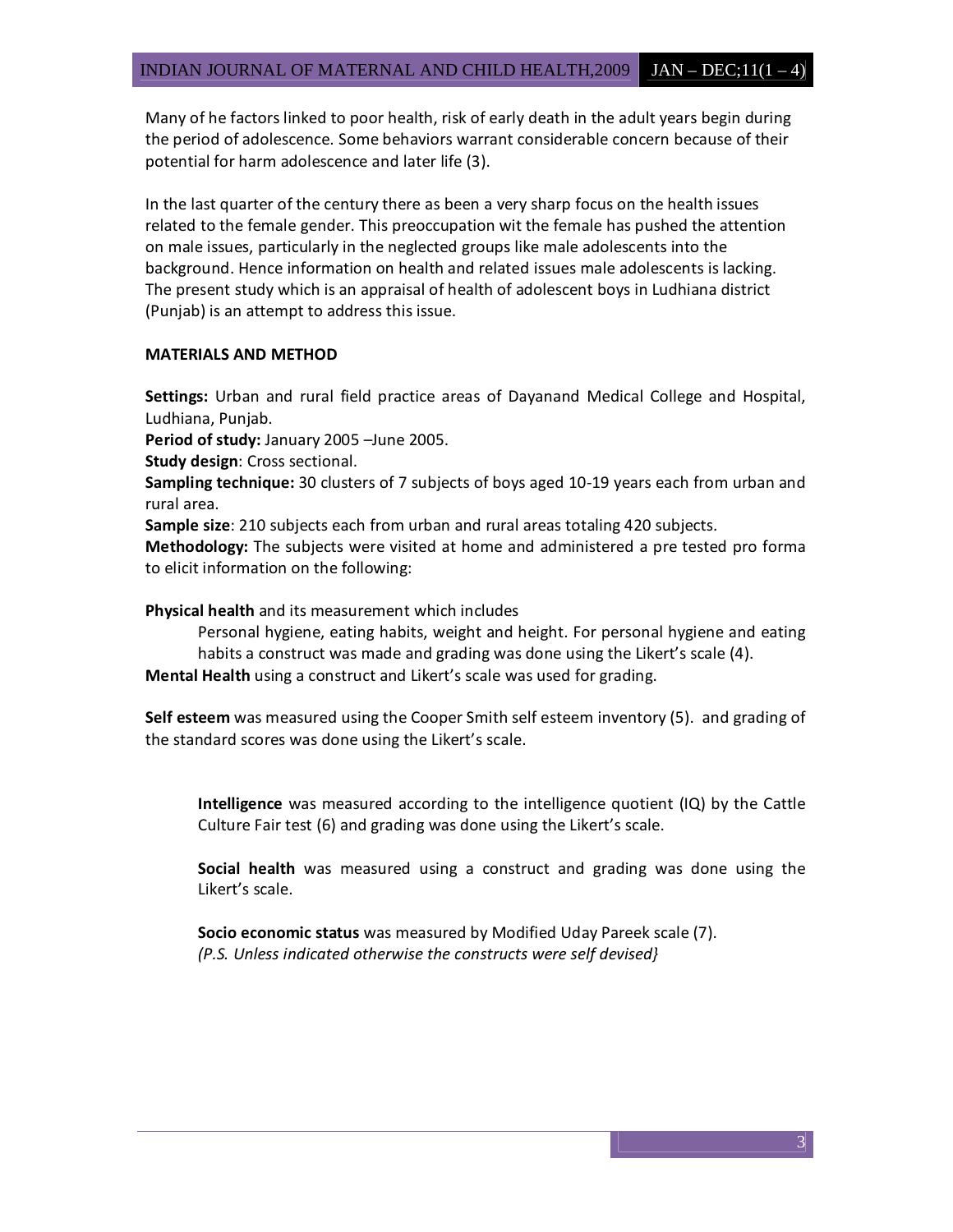#### Observations and Discussion

| Age (years) |     | Percentage |  |  |
|-------------|-----|------------|--|--|
| $10 - 14$   | 242 | 57.4       |  |  |
| 15-19       | 178 |            |  |  |
| $\tau$ otal |     | 100        |  |  |

#### Table I: Distribution of subjects according to age group.

There was a preponderance of younger boys, 57.4 %. This could be due to the fact that older adolescents were not included in the study because of inability of the investigator to meet them due to their preoccupation.

Further a majority of he subjects were local. This may be due to the characteristics of the study area.

 A vast majority of boys were still studying. This is a reflection of the premium on the male gender. This view is supported by Sudhakar C J (8).

#### Table II: Distribution of subjects according to place of origin.

| Place of origin. |     | Percentage |
|------------------|-----|------------|
| Local            | 352 | 83.8       |
| Immigrant        | אכ  | 16.        |
| Total            |     | 100        |

#### Table III :Distribution of subjects according to their present status of schooling.

| Enrollment.                      |     | Percentage |
|----------------------------------|-----|------------|
| Still studying                   | 391 | 93.1       |
| Completed 10 <sup>th</sup> class |     | 0.9        |
| Drop outs                        |     | 4.3        |
| Never enrolled                   |     |            |
| Total                            |     | 100        |

Table IV: Distribution of subjects according to Personal Hygiene score.

| <b>Personal hygiene</b>  |          | N   | Percentage |
|--------------------------|----------|-----|------------|
| <b>Score</b><br>$(8-16)$ | Category |     |            |
| $8 - 11$                 | Poor     | 103 | 24.5       |
| $12 - 15$                | Fair     | 227 | 54.0       |
| $>15$                    | Good     | 90  | 21.4       |
|                          | Total    | 420 | 100.0      |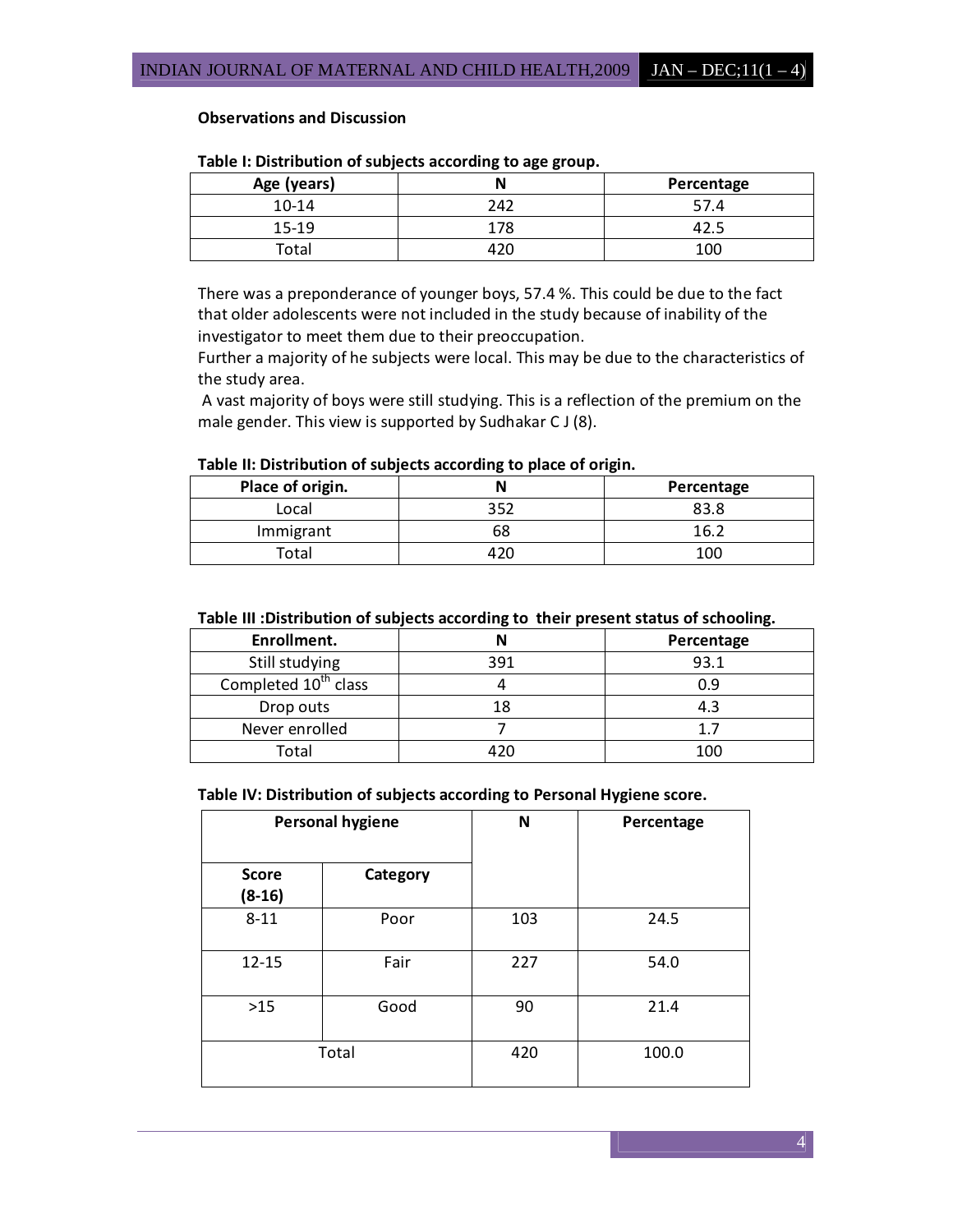The urban subjects had a better mean personal hygiene score, 14.27±2.11as compared to their rural counterparts 12.63±2.10. This difference was statistically highly significant (F=63.67, p=0.000}. Overall only a fifth of the boys maintained good personal hygiene. This is similar to findings of Garnier  $D$  (9) who reported better personal hygiene in urban residents.

|                    | <b>Eating habits</b> |     | Percentage |
|--------------------|----------------------|-----|------------|
| Score*<br>$(5-35)$ | Category             |     |            |
| $>26$              | Poor                 | 29  | 6.9        |
| 16-26              | Moderate             | 199 | 47.4       |
| $5 - 15$           | Good                 | 192 | 45.7       |
|                    | Total                | 420 | 100.0      |

Table V: Distribution of subjects according to Eating Habits score.

\*Higher scores denote poor eating habits.

The eating habits of rural subjects were poorer, mean score 16.85±5.78, than the urban ones, mean score 15.25±7.06, showing that in rural areas also junk food is available. This difference was statistically significant (F6.415, p= 0.12). Overall only 6.9 % f boys had poor eating habits.

Table VI: Distribution of subjects according to Age and Weight.

| Age group | Weight (kgs.) |           |                   |
|-----------|---------------|-----------|-------------------|
| vears)    | Frequency     | Range     | Mean ± SD         |
| 10-14     | 242           | 20-70     | $33.92 \pm 77.57$ |
| 15-19     | 78            | $32 - 73$ | $52.09 \pm 9.26$  |

Table VII: Distribution of subjects according to Age and Height.

| Age group |           | Height (cms)  |                   |
|-----------|-----------|---------------|-------------------|
| vears)    | Frequency | Range         | Mean ± SD         |
| 10-14     | 242       | 140.80-172.70 | 41.20±15.25       |
| 15-19     | 78        | 137.10-182.80 | $164.60 \pm 7.33$ |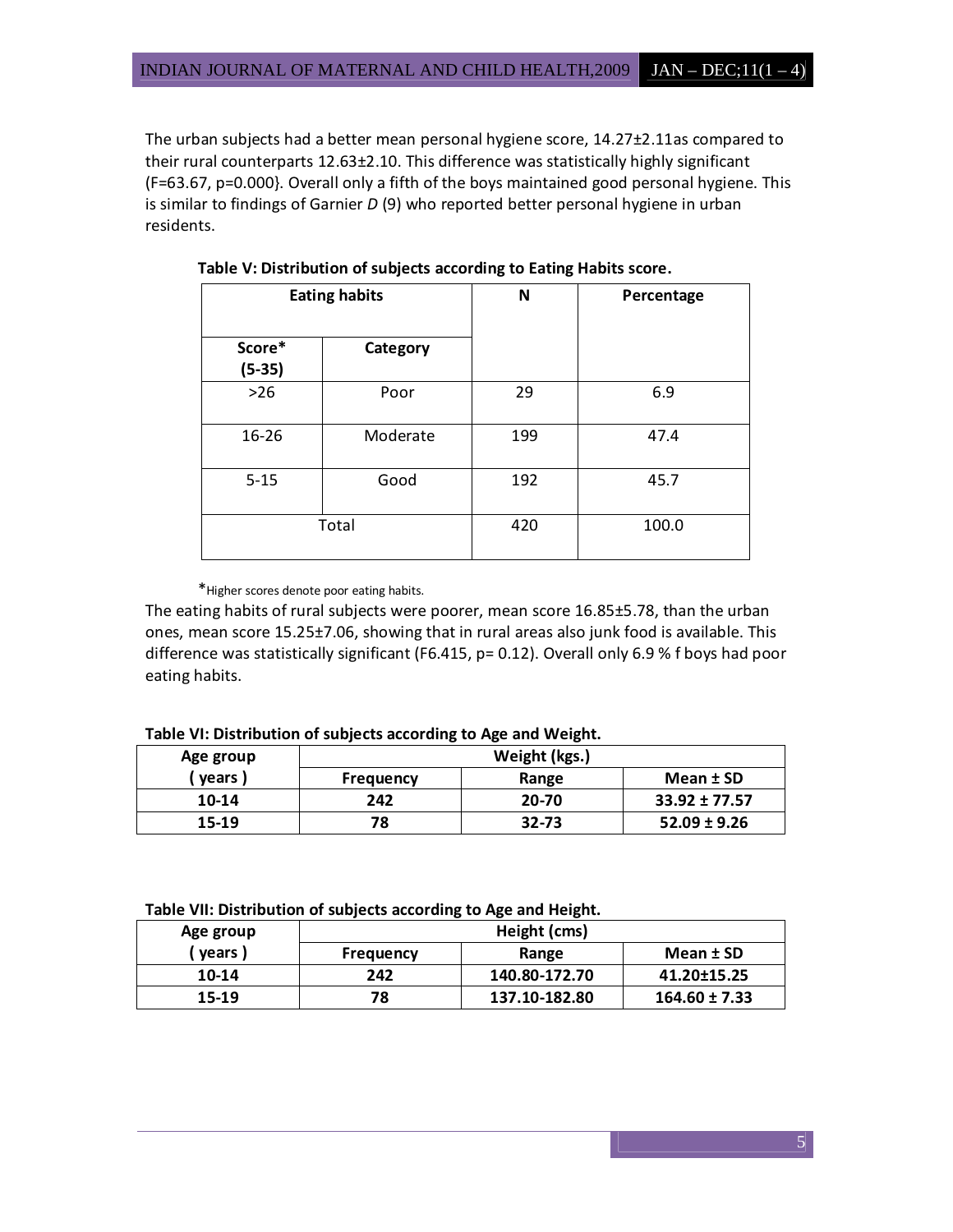It was also seen that that for all age groups, the subjects had lower weights and heights when compared to National Center for Health Statistics (NCHS).This may be due to the fact that NCHS standards are for American boys.

| <b>Mental Health</b>     |          | N   | Percentage |
|--------------------------|----------|-----|------------|
| <b>Score</b><br>$(9-33)$ | Category |     |            |
| $9 - 17$                 | Poor     | 72  | 17.1       |
| 18-26                    | Fair     | 297 | 70.7       |
| $>26$                    | Good     | 51  | 12.1       |
|                          | Total    | 420 | 100.0      |

Table VIII: Distribution of subjects according to Mental Health score.

17.1 % of the subjects were categorized as having poor mental health. The mental health score of rural subjects was 20.85 ± 3.55, while the urban counterparts fared better wit their mean score being 22.38± 4.56. This difference was statistically highly significant (F=14.67, p= 0.000). These findings are different from those of Swartz M et al (10) who reported poor mental health in urban subjects.

| <b>Self Esteem</b>            |          | N   | Percentage |
|-------------------------------|----------|-----|------------|
| <b>Score</b><br>(Percentiles) | Category |     |            |
| 25                            | Low      | 87  | 20.7       |
| $25 - 75$                     | Medium   | 322 | 76.67      |
| $>75$                         | High     | 11  | 2.67       |
|                               | Total    | 420 | 100.0      |

Table IX: Distribution of subjects according to Self Esteem score.

One fifth of all boys had low self esteem. The rural subjects had higher mean self esteem score than their urban counterparts, 66.66± 13.30 and 62.39 ±12.52. This difference was statistically highly significant (F=11.456, p=0.001). Where as 76.67 % 0f the boys had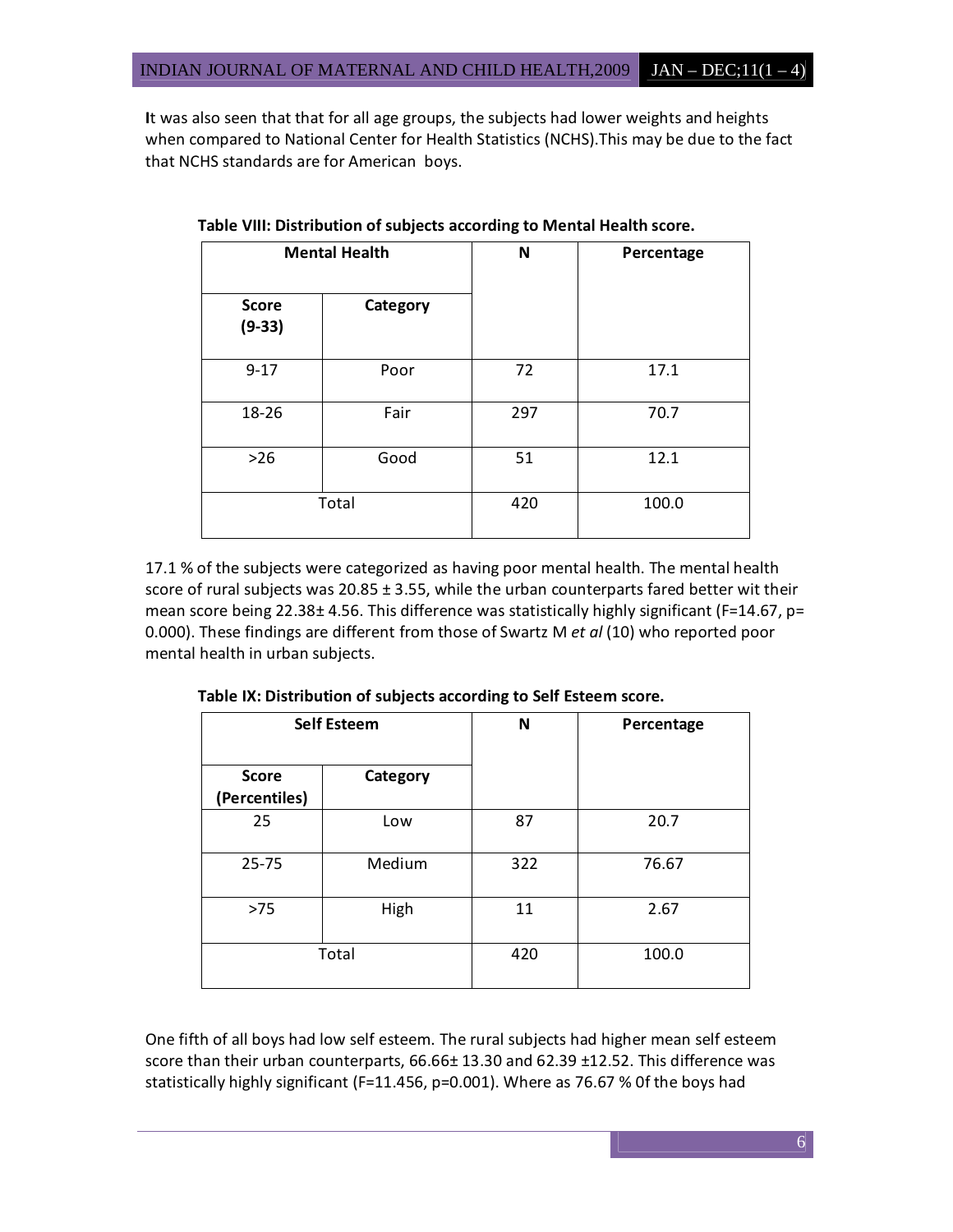medium self esteem, another study inn the same area, on adolescent girls reported this proportion as 86.8% (11).

| <b>Intelligence Quotient</b> |          | N            | Percentage |
|------------------------------|----------|--------------|------------|
| <b>Score</b><br>$(0-140)$    | Category |              |            |
| $0 - 69$                     | Low      | 178          | 42.4       |
| 70-109                       | Medium   | 241          | 57.4       |
| $\geq$ 110                   | High     | $\mathbf{1}$ | 0.2        |
|                              | Total    | 420          | 100.0      |

Table X: Distribution of subjects according to Intelligence Quotient score.

42.4 % of the subjects had low IQ. The urban boys had mean IQ scores very marginally higher, 71.96 ± 14.44 and 71.73± 13.11. This difference was not significant (F=0.028, p=0.868). Similarly Abramwicz H K observed no relationship between place of residence and IQ score inn the adolescents (12).

| <b>Social Health</b>      |            | N              | Percentage |
|---------------------------|------------|----------------|------------|
| <b>Score</b><br>$(11-51)$ | Category   |                |            |
| $11 - 24$                 | Poor       | $\overline{2}$ | 0.5        |
| 25-38                     | Acceptable | 137            | 32.6       |
| $>38$                     | Good       | 281            | 66.9       |
|                           | Total      | 420            | 100.0      |

Table XI: Distribution of subjects according to Social Health score.

Over two third of the subjects enjoyed good social health. There was no difference between rural and urban subjects.